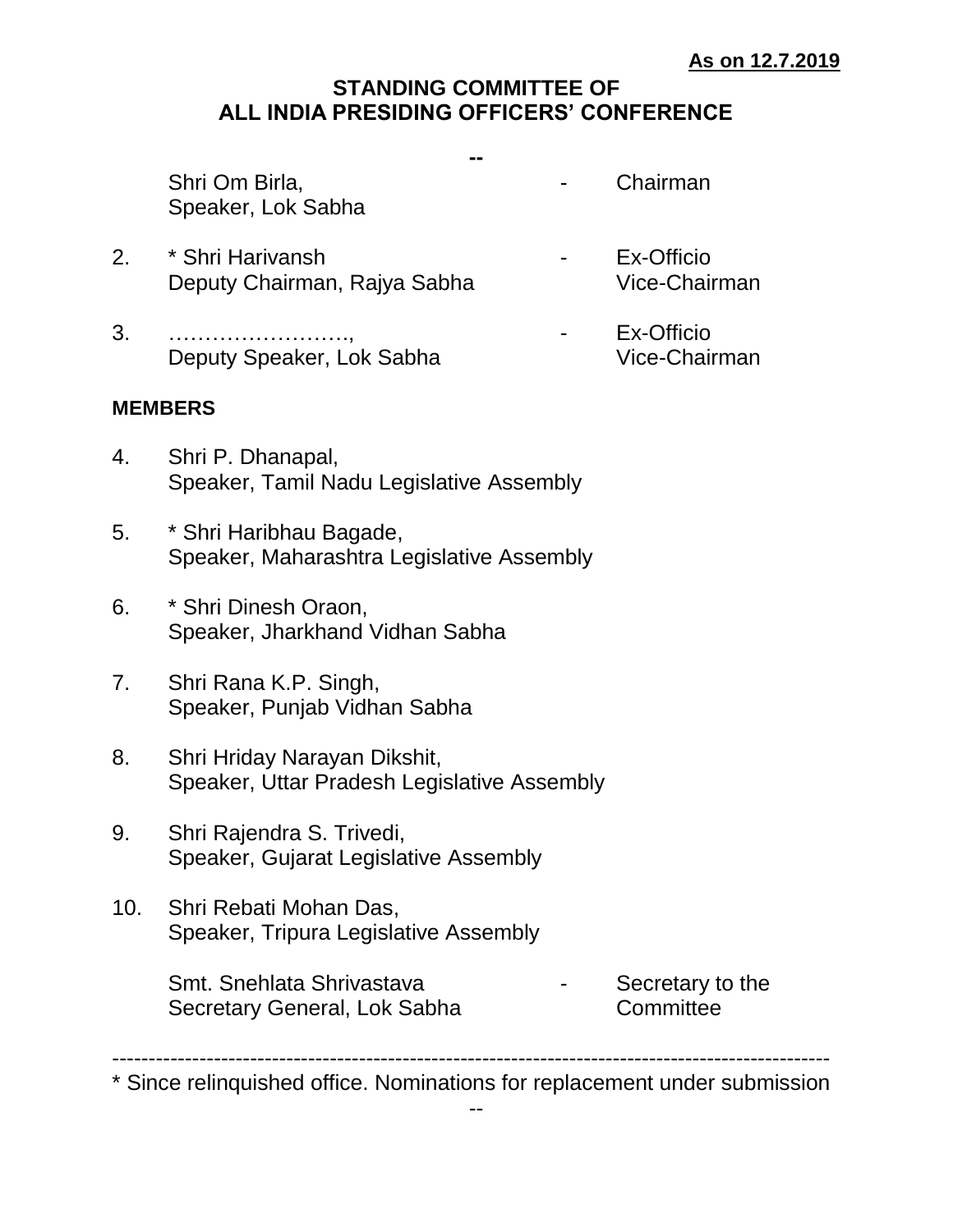### **COMMITTEE OF PRESIDING OFFICERS TO EVALUATE THE USE OF COMMUNICATION & INFORMATION TECHNOLOGY (C & IT) IN THE FUNCTIONING OF LEGISLATURES AND SUGGEST WAY FORWARD --**

# **COMPOSITION**

- **1. Shri Hitendra Nath Goswami, - Chairperson Speaker, Assam Legislative Assembly**
- **2. Shri Premchand Aggarwal, Speaker, Uttarakhand Vidhan Sabha**
- **3. \*Dr. Rajeev Bindal, Speaker, Himachal Pradesh Vidhan Sabha**
- **4. Shri Thammineni Seetharam, Speaker, Andhra Pradesh Legislative Assembly**
- **5. Shri Pocharam Srinivasa Reddy, Speaker, Telangana Legislative Assembly**
- **6. Dr. Surjya Narayana Patro, Speaker, Odisha Legislative Assembly**
- **7. Shri V. P. Sivakolunthu, Speaker, Puducherry Legislative Assembly**

**\* Resigned w.e.f. 16th January, 2020 (afternoon)**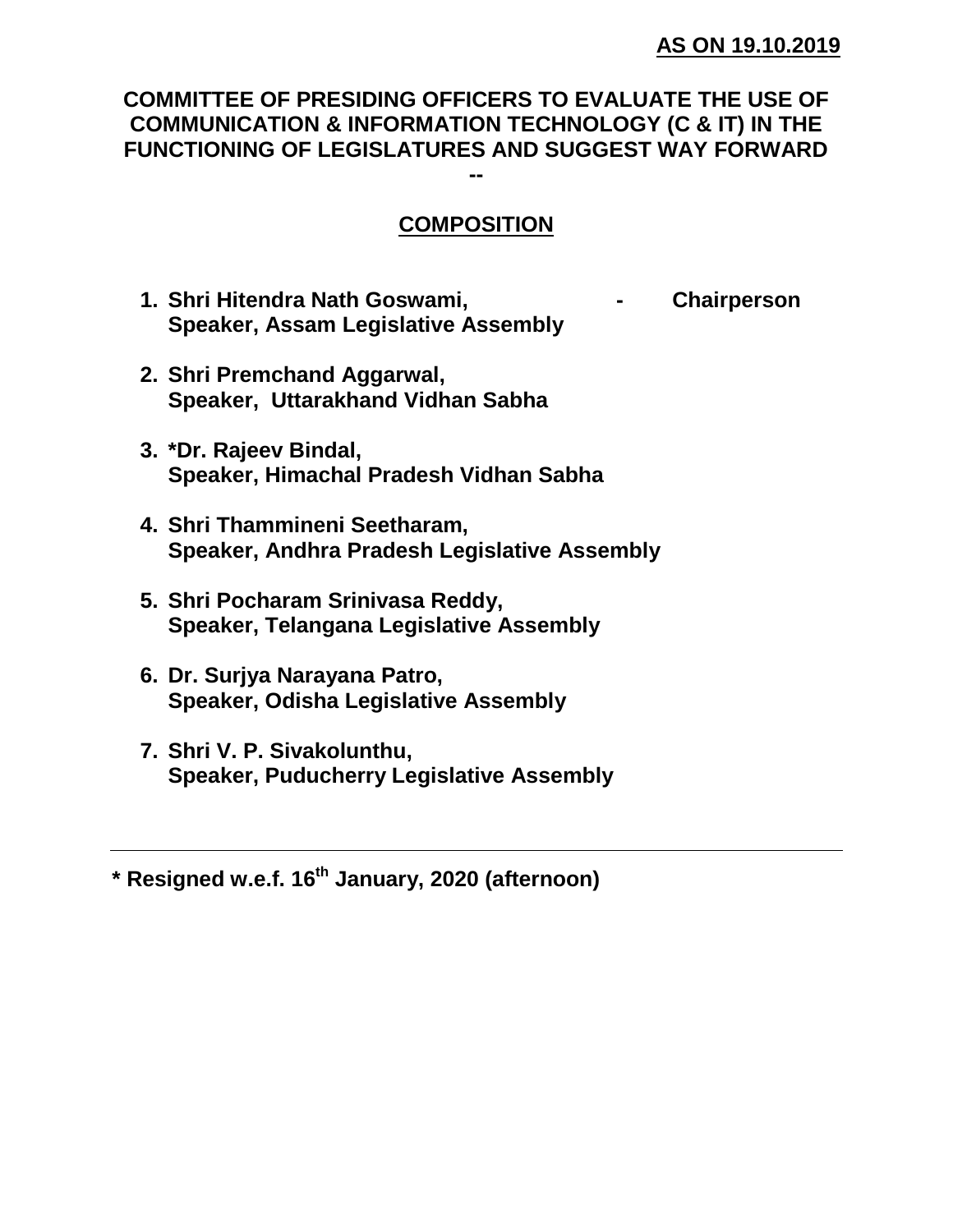### **AS ON 19.10.2019**

#### **COMMITTEE OF PRESIDING OFFICERS TO EXAMINE THE MATTER OF FINANCIAL INDEPENDENCE OF LEGISLATURE SECRETARIATS --**

### **COMPOSITION**

**1. Dr. C.P. Joshi, - Chairperson Speaker, Rajasthan Vidhan Sabha**

- **2. Shri Vijay Kumar Choudhary, Speaker, Bihar Vidhan Sabha**
- **3. Shri P. Sreeramakrishnan, Speaker, Kerala Legislative Assembly**
- **4. Shri Yumnam Khemchand, Speaker, Manipur Legislative Assembly**
- **5. Shri Vishweshwar Hegde Kageri, Speaker, Karnataka Legislative Assembly**
- **6. Shri Shariff Mohammed Ahmed, Chairman, Andhra Pradesh Legislative Council**
- **7. Shri Rajesh Patnekar, Speaker, Goa Legislative Assembly**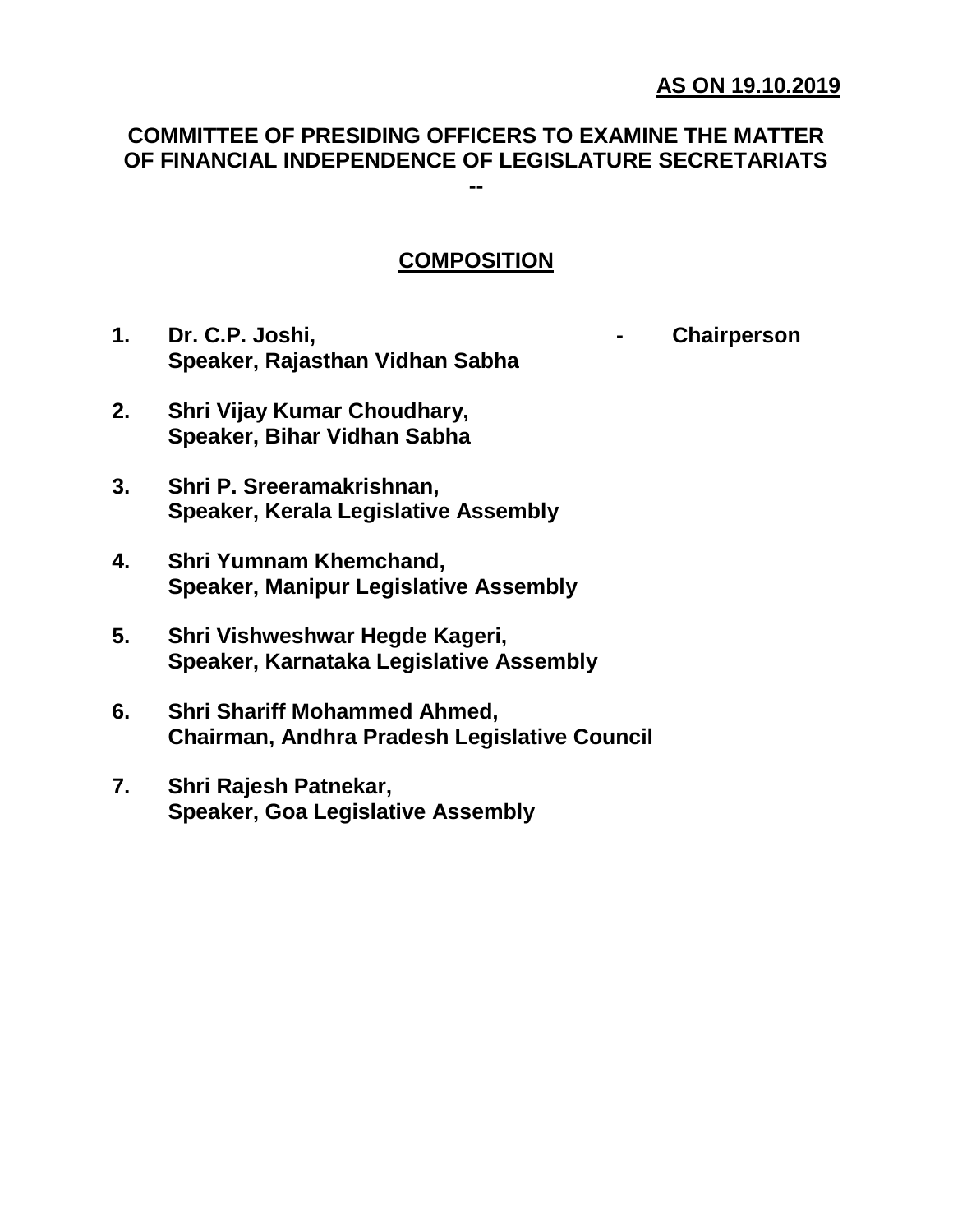# **COMMITTEE OF PRESIDING OFFICERS TO LOOK INTO THE MATTER OF SMOOTH FUNCTIONING OF THE HOUSE**

**--**

### **COMPOSITION**

- **1. Shri Hriday Narayan Dikshit, - Chairperson Speaker, Uttar Pradesh Vidhan Sabha**
- **2. Shri P. Dhanapal, Speaker, Tamil Nadu Legislative Assembly**
- **3. Shri Rana Kanwal Pal Singh, Speaker, Punjab Vidhan Sabha**
- **4. Shri Rajendra Suryaprasad Trivedi, Speaker, Gujarat Legislative Assembly**
- **5. Shri Rebati Mohan Das, Speaker, Tripura Legislative Assembly**
- **6. Dr. Charan Das Mahant, Speaker, Chhatisgarh Vidhan Sabha**
- **7. Shri Rameshwar Sharma, Protem Speaker, Madhya Pradesh Vidhan Sabha**